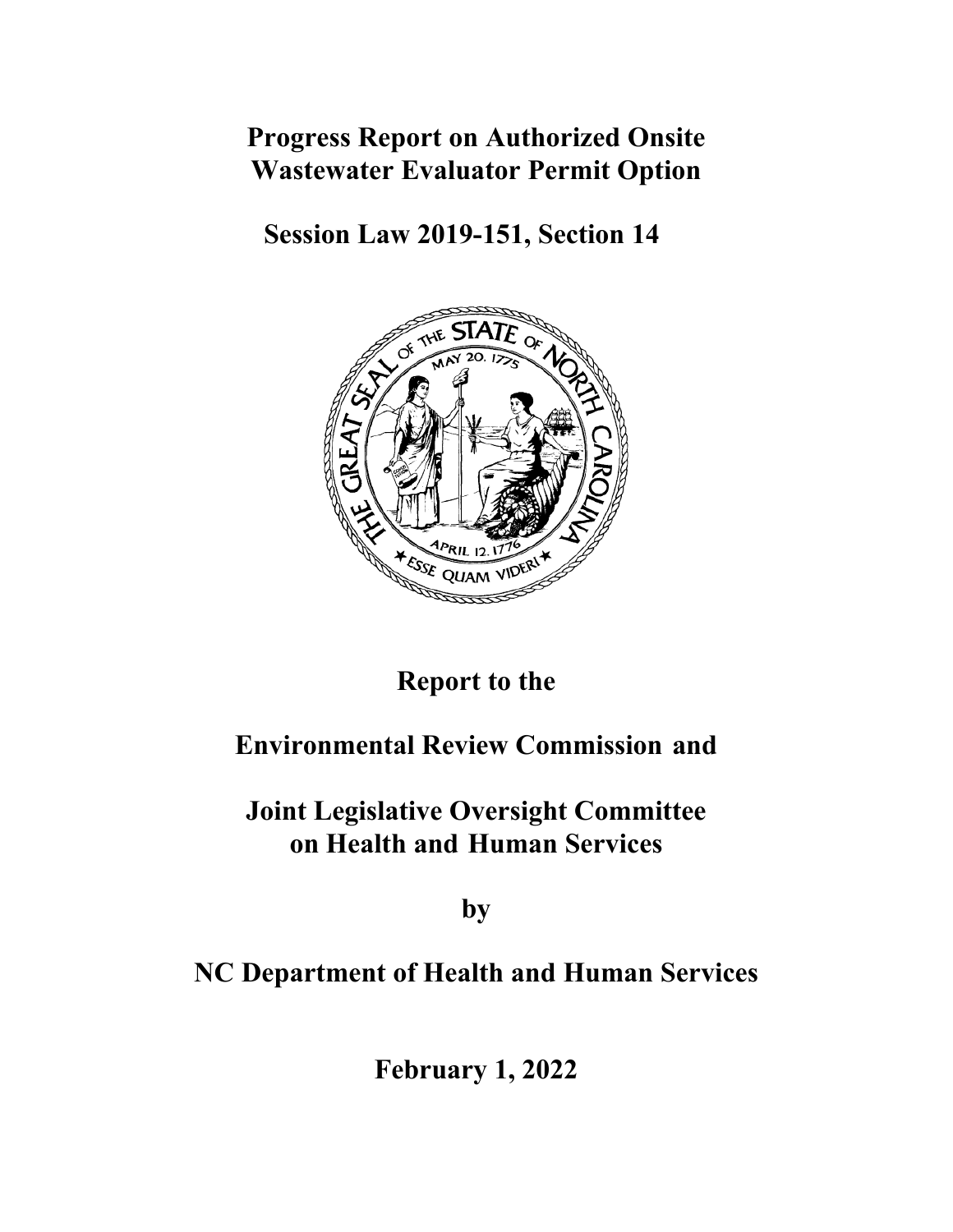#### **REPORTING REQUIREMENTS**

Session Law 2019-151, Section 14 requires reporting by the Department for Health and Human Services (DHHS) to the Environmental Review Commission and the Joint Legislative Oversight Committee on Health and Human Services beginning January 1, 2020, and every year thereafter, on the efficiency and effectiveness of the Authorized On-Site Wastewater Evaluator (AOWE) permit option.

The legislation directs DHHS to report upon six items regarding the AOWE and its efficiency and effectiveness. The six items are as follows:

- (i) Whether the program aided in reducing the length of time in issuing permits;
- (ii) Wastewater systems developed under this law;
- (iii) Suggestions for improvements in the law;
- (iv) Suggestions regarding adequate and appropriate insurance coverage;
- (v) Suggestions regarding operator reporting requirements; and
- (vi) Suggestions regarding the fees collected by the local health departments.

### **BACKGROUND**

The AOWE permit option provides homeowners with an alternative process which can help expedite the permitting process when Local Health Departments (LHDs) have permitting backlogs. The AOWE permit option process contains two steps: a Notice of Intent to Construct (NOI) and an Authorization to Operate (ATO). The NOI is similar to the improvement permit issued by the LHD and contains the results of the soil and site evaluation for the site which indicate that an on-site wastewater treatment and disposal system can be sited, sized, and installed on the property in accordance with Article 11 of Chapter 130A and 15A NCAC 18A .1900. The ATO is similar to the operation permit issued by the LHD and includes the on-site wastewater system design and the results of the final inspection. A building permit can be issued after the NOI has been determined to be complete and a certificate of occupancy can be issued after an ATO has been determined to be complete.

#### **PROGRESS**

There is no progress to report at this time because there have not yet been any AOWEs authorized to issue permits. The North Carolina On-Site Wastewater Contractors and Inspectors Certification Board establishes and administers the training, classes, and examinations necessary to become an authorized AOWE. The North Carolina On-Site Wastewater Contractors and Inspectors Certification Board recently adopted rules for the AOWE certification process that became effective on June 1, 2021.

The North Carolina On-Site Wastewater Contractors and Inspectors Certification Board has approved the North Carolina Septic Tank Association as the only provider of the AOWE classes. One AOWE class was offered during the end of 2021 for licensed soil scientists (LSS)